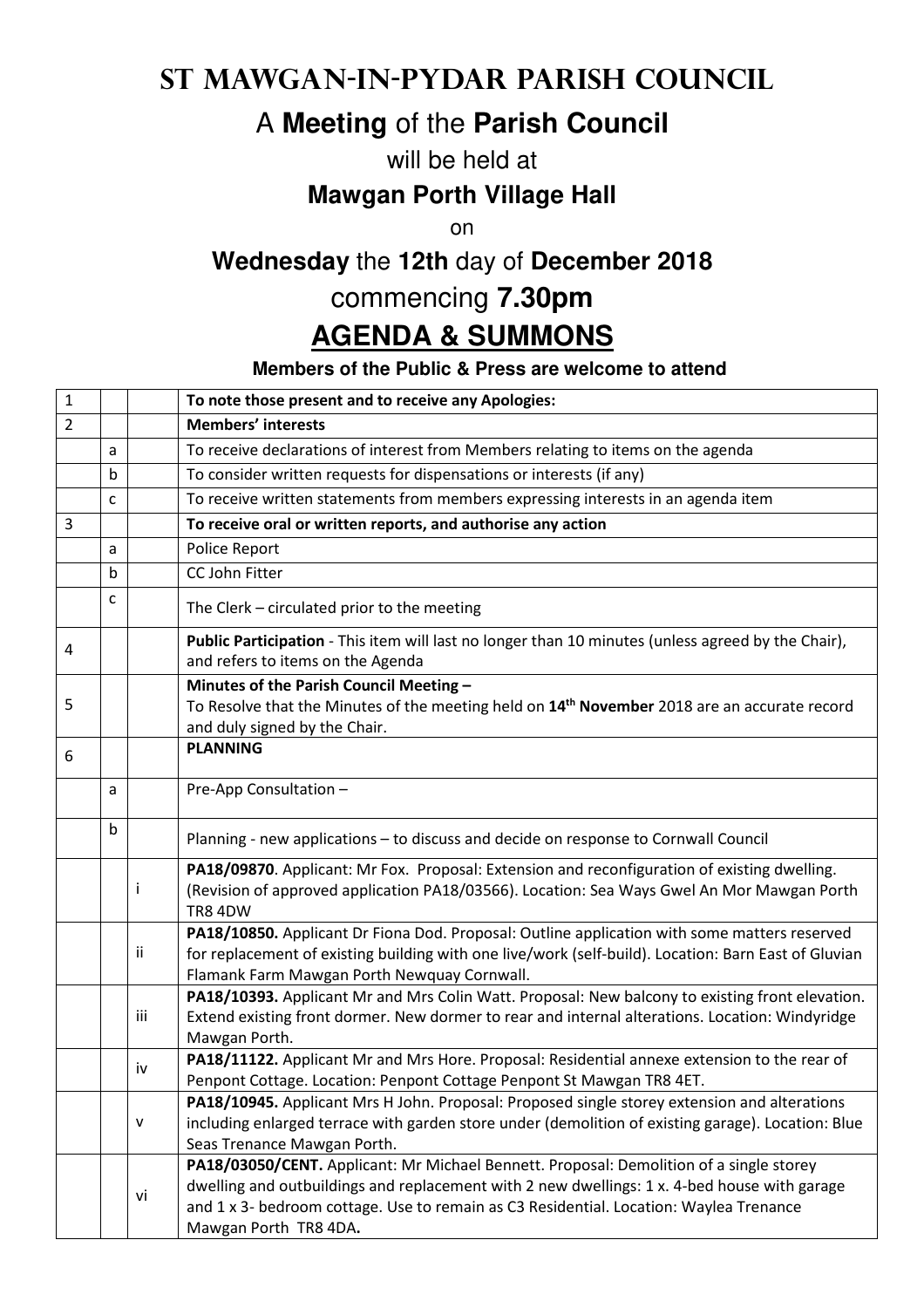|   | b |      | Transport and Rights of Way                                                                          |
|---|---|------|------------------------------------------------------------------------------------------------------|
|   |   |      | <b>Trenance Noticeboard</b>                                                                          |
|   |   | iii  |                                                                                                      |
|   |   |      | attendance. 3. Memorial damage 4. Memorial Permission - Ann and Sqdn Leader Roy Legassick<br>Collins |
|   |   | ii.  | 2. Notification as to Burial: Roger Whiteoak 3rd December 2018 (Clerk/Burial Officer in              |
|   |   |      | Burial Ground 1. Memorial Regulations and Fees review - circulated prior to meeting.                 |
|   |   |      | Legionella in the absence of the Responsible Person.                                                 |
|   |   |      | 3. To receive nomination of Deputy Responsible Person to manage the control scheme for               |
|   |   | Ť    | Legionella. The letter of acceptance to be signed by the Clerk.                                      |
|   |   |      | 2. To resolve to appoint The Clerk as the Responsible Person to manage the control scheme for        |
|   |   |      | board in St Mawgan inviting quotations from any interested parties.                                  |
|   |   |      | St Mawgan toilets -1. Toilet Cleaning Contract - to resolve to publish a notice on the Parish notice |
|   | a |      | Amenities-                                                                                           |
| 7 |   |      | <b>WORKING GROUPS</b> - to receive reports (if any), and agree any necessary action and expenditure: |
|   |   |      |                                                                                                      |
|   | e |      | Enforcement- new case and decisions                                                                  |
|   |   |      | Location: St Johns St Mawgan TR8 4ES.                                                                |
|   |   |      | Notification of proposed works to trees within a conservation area - Felling of 12 Elm trees.        |
|   |   |      | PA18/09985 Decided not to make a TPO (TCA apps). Applicant: Mr Edward Stein. Proposal:               |
|   |   |      | 4DA.                                                                                                 |
|   |   | vi   | building. Refurbishment of existing lodges. Location: Blue Bay Hotel Trenance Mawgan Porth TR8       |
|   |   |      | to main building and proposed new flat roof dormer. Replacing of existing bay window to main         |
|   |   |      | PA18/08629 APPROVED Applicant: Mr and Mrs McLuskie. Proposal: Extending of existing hip roof         |
|   |   | v    | Location: Well Cottage Trevarrian TR8 4AQ.                                                           |
|   |   |      | PA18/07809 APPROVED. Applicant: Homeroot Ltd. Proposal: Construction of two dwellings.               |
|   |   | iv   | Dynargh Tredragon Road Mawgan Porth TR8 4D.                                                          |
|   |   |      | PA18/07465 APPROVED. Applicant: Miss P Trevillion. Proposal: Replacement dwelling Location:          |
|   |   | iii  | replacement of the rear door to the property. Location: The Old Rectory St Mawgan TR8 4EZ            |
|   |   |      | PA18/09361 APPROVED Applicant: Mr And Mrs Louveaux. Proposal: Listed building consent for            |
|   |   |      | Mawgan.                                                                                              |
|   |   | ij.  | application advice for extension/annexe to the rear. Location: Penpont Cottage Penpont St            |
|   |   |      | PA18/02295/PREAPP Closed - advice given. Applicant: Mr and Mrs Hore. Proposal: Pre-                  |
|   |   |      | South of Tamarisk House Mawgan Porth Hill Mawgan Porth Newquay.                                      |
|   |   | L    | advice for construction of two dwellings - one affordable and one open market. Location: Land        |
|   |   |      | PA18/02052/PREAPP Closed - advice given Applicant: Mrs K Turner. Proposal: Pre-application           |
|   | d |      | To note Advices and Decisions by Cornwall Council:                                                   |
|   |   |      |                                                                                                      |
|   | C |      | To consider planning applications received before meeting                                            |
|   |   |      | Location: Lanherne Carmelite Convent St Mawgan.                                                      |
|   |   | X    | Preservation Order, namely remove Laurel trees T1 - T5 and removal of Sycamore tree T6.              |
|   |   |      | PA18/11250. Applicant Mr John Sanderson Gloweth. Proposal: Works to trees covered by a Tree          |
|   |   |      | Box Mawgan Porth.                                                                                    |
|   |   |      | erection of a timber structure on the southwest face of the Beach Box café. Location: The Beach      |
|   |   | ix   | outdoor seating area and the construction of public showers and a disabled toilet through the        |
|   |   |      | PA18/11070. Applicant Mr Dean Robson Clean Earth Energy. Proposal: The expansion of the              |
|   |   |      | area. Location: Ocean Green Tredragon Road Mawgan Porth.                                             |
|   |   | viii | dwelling including replacement front dormer and balcony, enlarged garage and improved parking        |
|   |   |      | PA18/11067. Applicant Mr & Mrs Winters. Proposal: Extensions and improvements to existing            |
|   |   |      | Convent Long Lane St Mawgan TR8 4ER.                                                                 |
|   |   | vii  | diameter on a Monterey Cypresses tree and a Monterey Pine tree. Location: Lanherne Carmelite         |
|   |   |      | Thuja and Elder tree. The removal of large failed branches and large deadwood over a 100mm           |
|   |   |      | PA18/10996. Applicant Diocese of Plymouth. Proposal: Removal of two Elm trees a Leylandii,           |